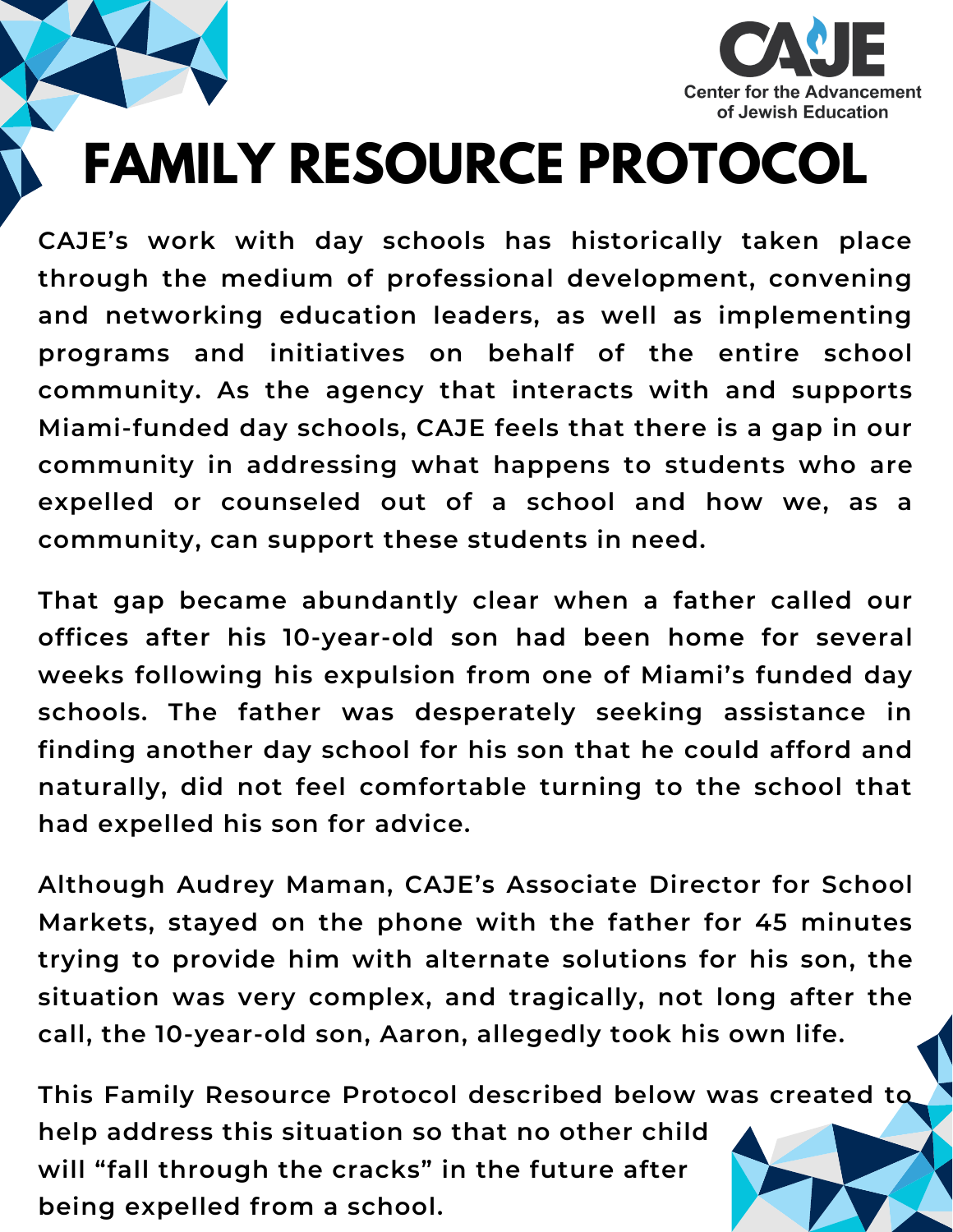

## **WHAT IS THE GAP IN OUR COMMUNITY?**

**Currently, the Miami day school community does not have systematic protocols to address what happens to students who are expelled or counseled out of a school with clear steps as to how we support students once this occurs. CAJE recognizes that individual schools may have systems in place, but as a community, we are looking to work together.**

**Moreover, once a child is expelled or counseled out of school, the school in question is most often no longer in touch with the family of the expelled child or the family may be angry at the school and find themselves without any resource to turn to for help in navigating next steps for their child. Thus, the family, and more specifically the child that has been expelled or counseled out, remain in limbo since there is currently no entity that can assist them in finding answers to their needs regarding school choice, financial issues, and emotional concerns.**

**CAJE met with the principal of the school the student in question had attended. The school had already been in talks with Jewish Community Services (JCS) and Jewish Adoption and Family Care Options (JAFCO) to put something in place to avoid such tragedies in the future, but unfortunately, due to lack of funds, nothing ever materialized.**

**CAJE and the principal of that school worked together, along with CAJE's coalition of Miami Admission Directors (CMAD) and our Principals and Administrators Council (PAC), to craft a comprehensive plan of action to bridge the identified gap.**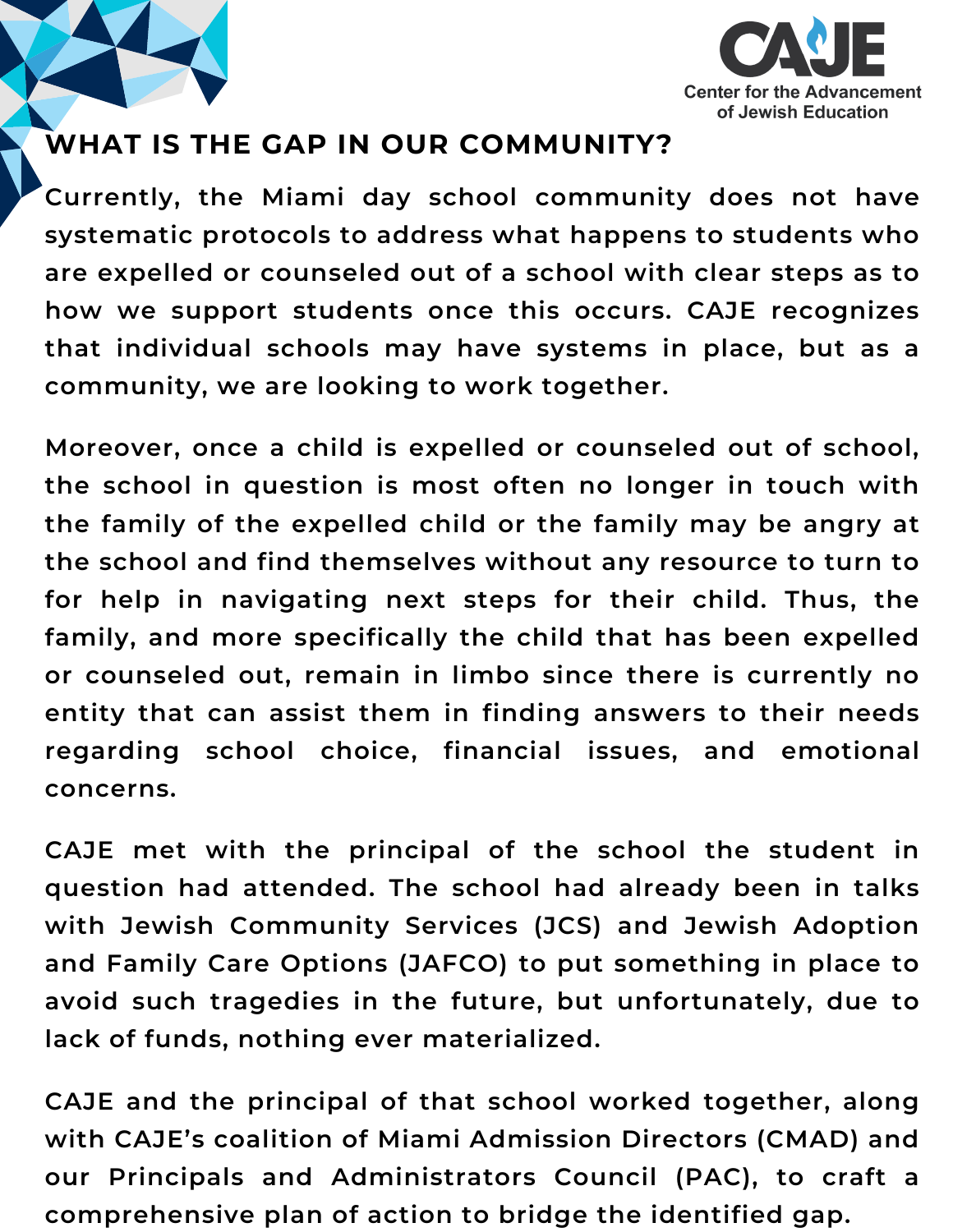

## **THE FAMILY RESOURCE PROTOCOL IS A MULTI-PHASE ONGOING PROCESS:**

- **External Phase – When a child is expelled, counseled out, or withdraws from a school, the administrators from the school will give the parents an information sheet containing all the community resources available to them (which includes JCS and JAFCO) as well as information to contact CAJE's Associate Director of School Markets, Audrey Maman (audreymaman@caje-miami.org) should they have any questions/concerns regarding next steps. Administrators will also alert CAJE when a child has been expelled or counseled out from their school.**
- **Internal Phase Part I – Our schools have agreed to follow what we are calling, with the permission of the family, Aaron's Rule. Aaron's Rule states that if a child has been absent from school for a minimum of 3 days during which the school has not been able to get in contact with the family, it is the responsibility of the school to send an administrator/teacher to the home. If the administrator/teacher suspects anything, they have to report it to their supervisor who will, in turn, report to CAJE and JCS and/or to JAFCO depending on the issue.**